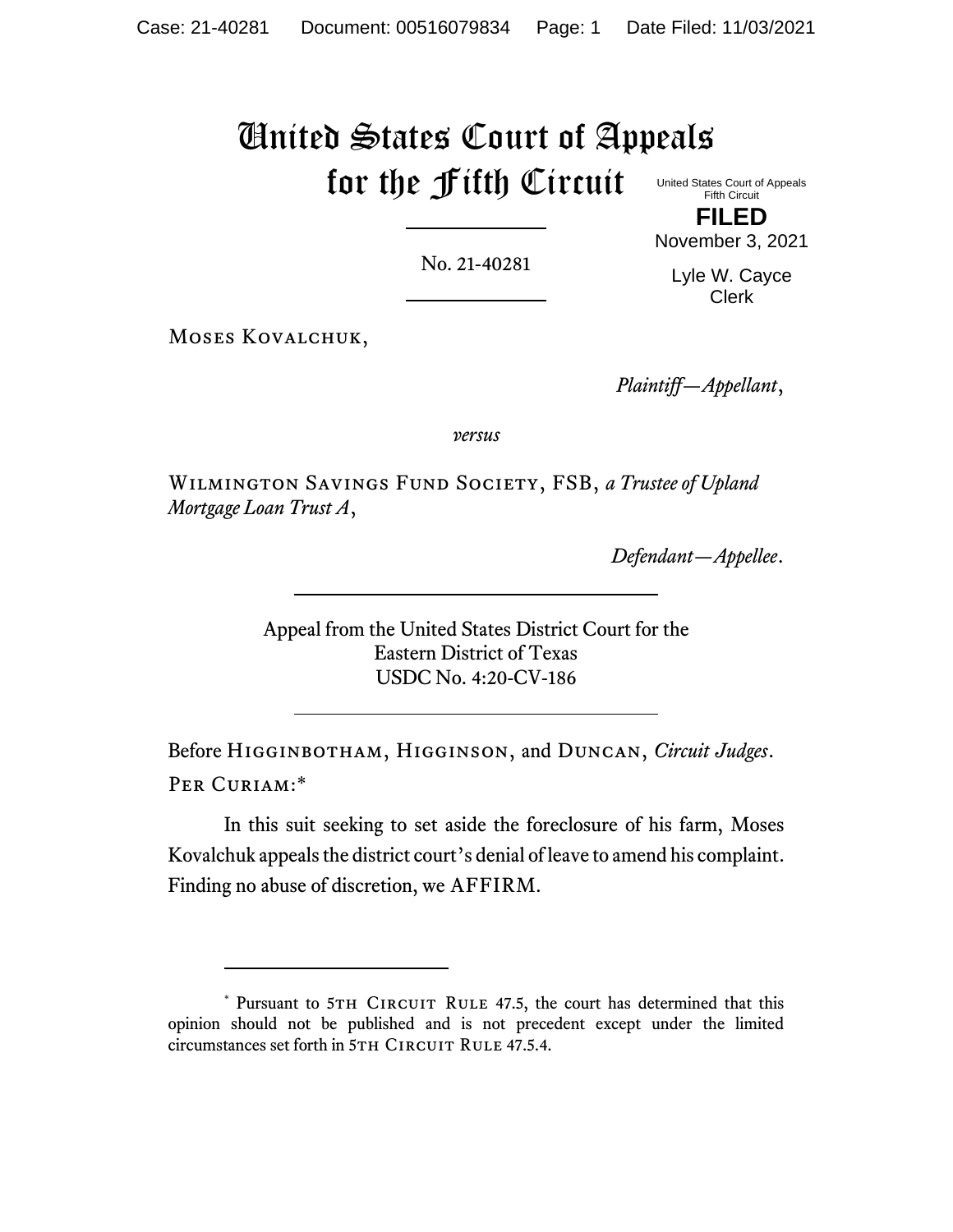No. 21-40281

### **I.**

Kovalchuk bought a farm in Aubrey, Texas in 2007, defaulted on his mortgage in 2018, and sued in state court in 2019 seeking to set aside the foreclosure sale based on claims of false representations and insufficient notice. Defendant Wilmington Savings Fund Society ("Wilmington") removed the case to federal court in 2020. In an advisory order issued on April 17, 2020, the district court ordered the parties to replead as necessary. Kovalchuk did not file an amended complaint. On June 16, 2020, Wilmington moved for judgment on the pleadings under Federal Rule of Civil Procedure 12(c). Kovalchuk's response, filed on July 7, 2020, included without elaboration a "request for leave to amend any other cause of action which the Court determines should be dismissed." He did not, however, attempt to file an amended complaint or move for leave to do so. The deadline for filing an amended complaint—set by the scheduling order at August 28, 2020—came and went.

In January 2021, the magistrate judge issued a report recommending Kovalchuk's claims be dismissed with prejudice. The magistrate also recommended that Kovalchuk's bare-bones "request" for leave to amend his complaint should be denied because Kovalchuk filed no amended complaint in response to the court's advisory or in response to Wilmington's Rule 12(c) motion, and never moved for leave to do so. Kovalchuk objected, arguing he should be given leave to amend based on the "good cause" standard in Federal Rule of Civil Procedure 16(b). Adopting the magistrate's recommendation, the district court overruled Kovalchuk's objection and dismissed his complaint.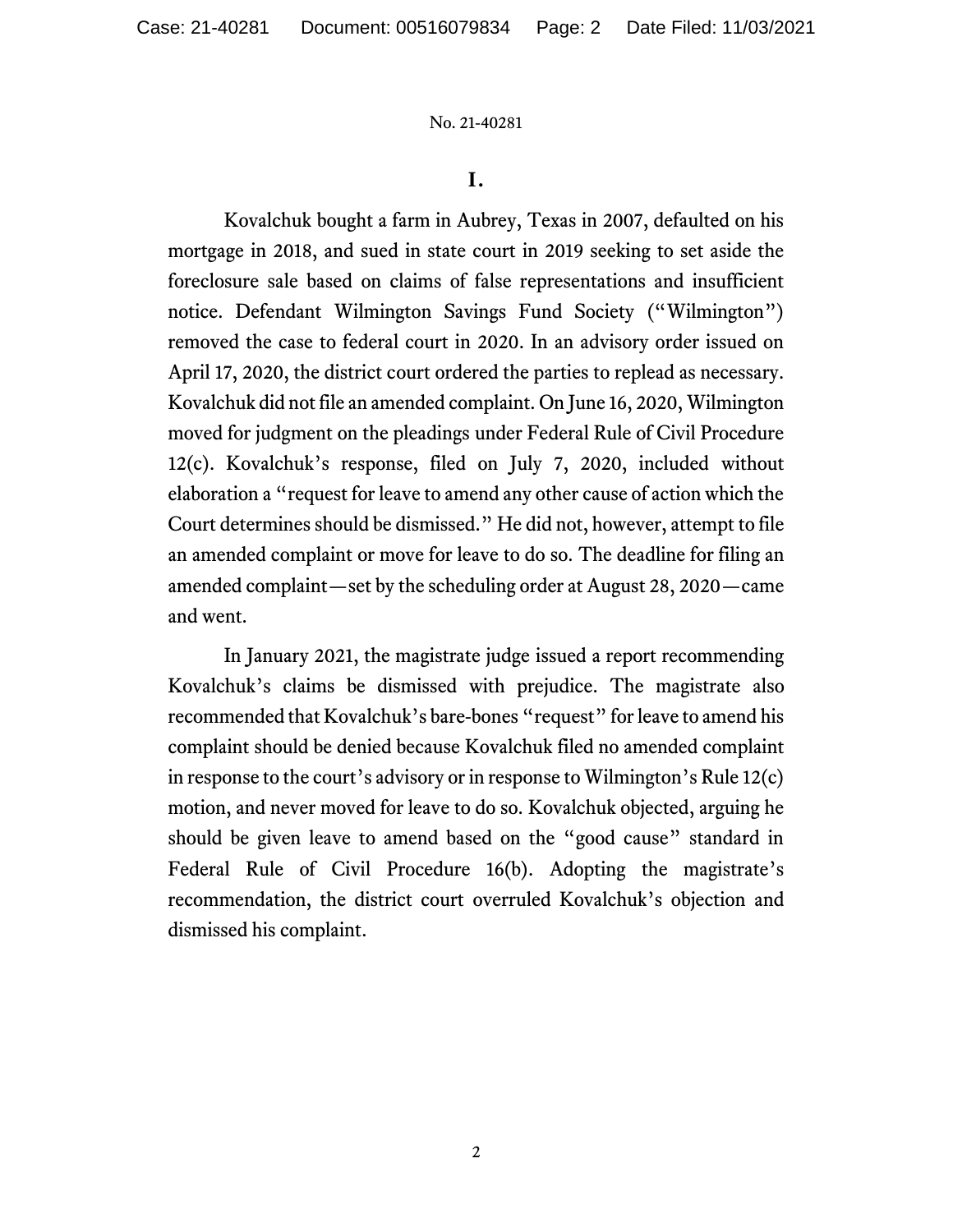#### No. 21-40281

Kovalchuk timely appeals, arguing only that he should have been allowed to file an amended complaint.<sup>1</sup>

## **II.**

We review a district court's ruling on a motion to amend for abuse of discretion. *Torch Liquidating Trust ex rel. Bridge Assocs. L.L.C. v. Stockstill*, 561 F.3d 377, 390 (5th Cir. 2009).

Kovalchuk argues the district court should have allowed him to amend his complaint based on his one-sentence request in his opposition to the motion for judgment on the pleadings. "Where, as here, the movant seeks leave to amend after the pleadings deadline in the district court's scheduling order, the movant must demonstrate good cause." *Gentilello v. Rege*, 627 F.3d 540, 546 (5th Cir. 2010) (citing *S & W Enters., L.L.C. v. SouthTrust Bank of Ala.*, 315 F.3d 533, 535–36 (5th Cir. 2003)); *see also* Fed. R. Civ. P. 16(b)(4). If the movant shows good cause, the court may consider various factors under Rule 15(a)(2). *Douglas v. Wells Fargo Bank, N.A.*, 992 F.3d 367, 373 (5th Cir. 2021). These include "undue delay, bad faith or dilatory motive on the part of the movant, repeated failures to cure deficiencies by amendments previously allowed, undue prejudice to the opposing party by virtue of allowance of the amendment, and futility of the amendment." *Jones v. Robinson Prop. Grp., L.P.*, 427 F.3d 987, 994 (5th Cir. 2005) (citation omitted).

Even assuming Kovalchuk had good cause for seeking leave to amend after the deadline, he still must have "set forth with particularity the grounds for the amendment and the relief sought." *United States ex rel. Doe v. Dow Chem. Co.*, 343 F.3d 325, 330–31 (5th Cir. 2003) (quoting *United States ex rel.* 

<sup>&</sup>lt;sup>1</sup> Kovalchuk has not briefed, and has therefore waived, any issue as to the dismissal of his claims. *See Matter of 3 Star Properties*, 6 F.4th 595, 611 n.12 (5th Cir. 2021).